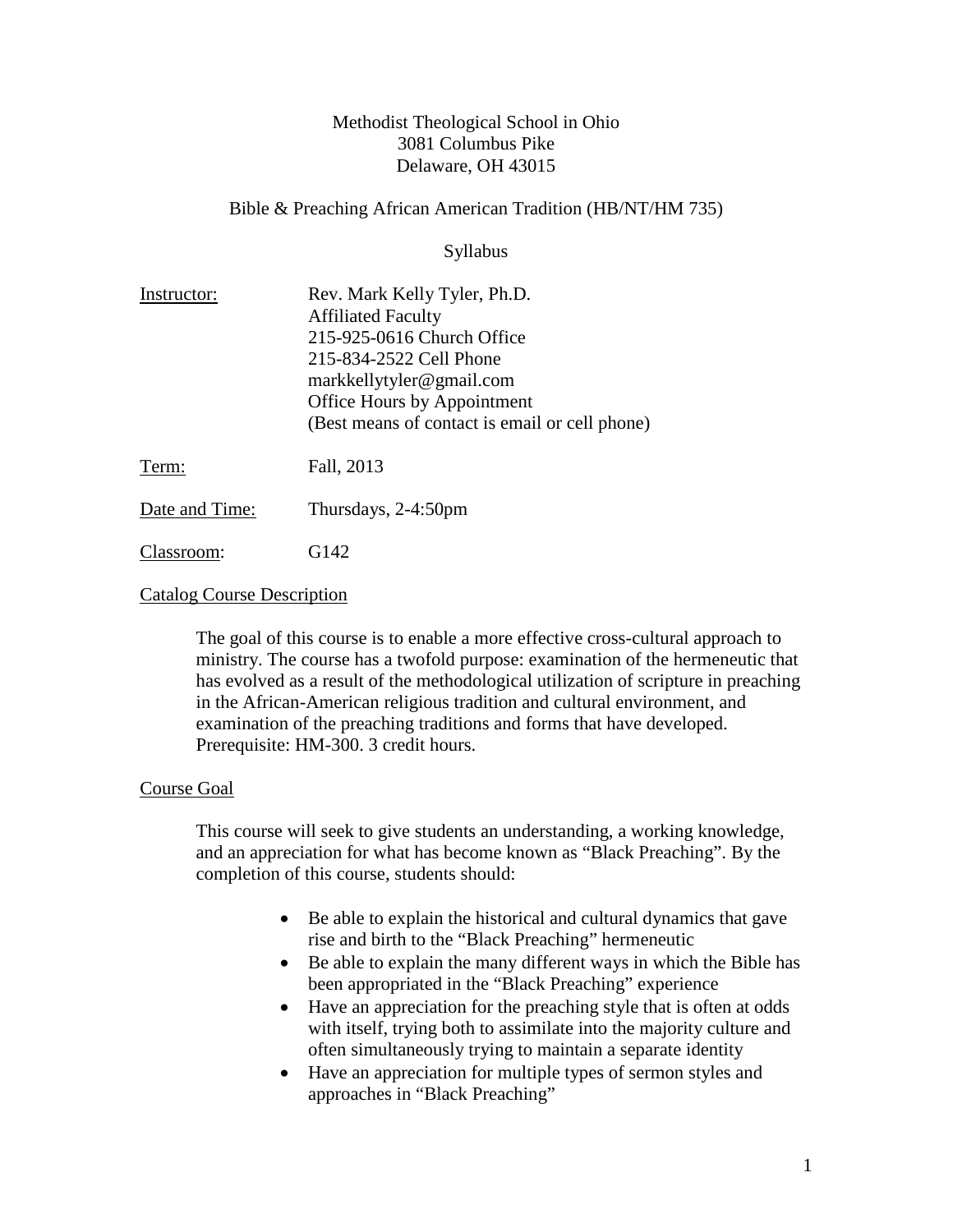• Have an expanded set of resources for personal sermon development

#### Required Textbooks

LaRue, Cleophus. *The Heart of Black Preaching*. Louisville: Westminster John Knox Press. 2000.

LaRue, Cleophus, ed. *Power in the Pulpit: How America's Most Effective Black Preachers Prepare Their Sermons*. Louisville: Westminster John Knox Press. 2002.

Mitchell, Henry. *Black Preaching: The Recovery of a Powerful Art*. Nashville: Abingdon. 1990.

#### Strongly Recommended Reading Resources

Fry-Brown, Theresa. *Weary Throats and New Songs: Black Women Proclaiming God's Word*. Nashville: Abingdon Press. 2003.

Gilbert, Kenyatta. *The Journey and Promise of African American Preaching.*  Minneapolis*:* Fortress Press. 2011.

Mitchell, Henry. *Celebration and Experience in Preaching, Revised Edition*. Nashville: Abingdon Press, 2008.

#### Grading and Student Evaluation

| Attendance & Class Participation * | 20%  |
|------------------------------------|------|
| <b>Preaching Exercises</b>         | 40\% |
| Final Sermon                       | 40\% |

\*Students who arrive to class on time for each meeting, refrain from taking unexcused absences, demonstrate evidence of reading assigned material through journaling, and contribute to the class discussion will have no problem receiving the total 20% available for this portion of the grade. Students that are habitually tardy will see an automatic drop in their letter grade. Students with 2 or more unexcused absences will automatically drop a letter grade. In short, be in class on time each week prepared to contribute and you will do very well in this course.

#### Preaching Exercises

Each student will preach short preaching exercises during the course of the semester. The topics will be assigned beforehand by the instructor. More details will be provided in class and the assignment will be given in writing.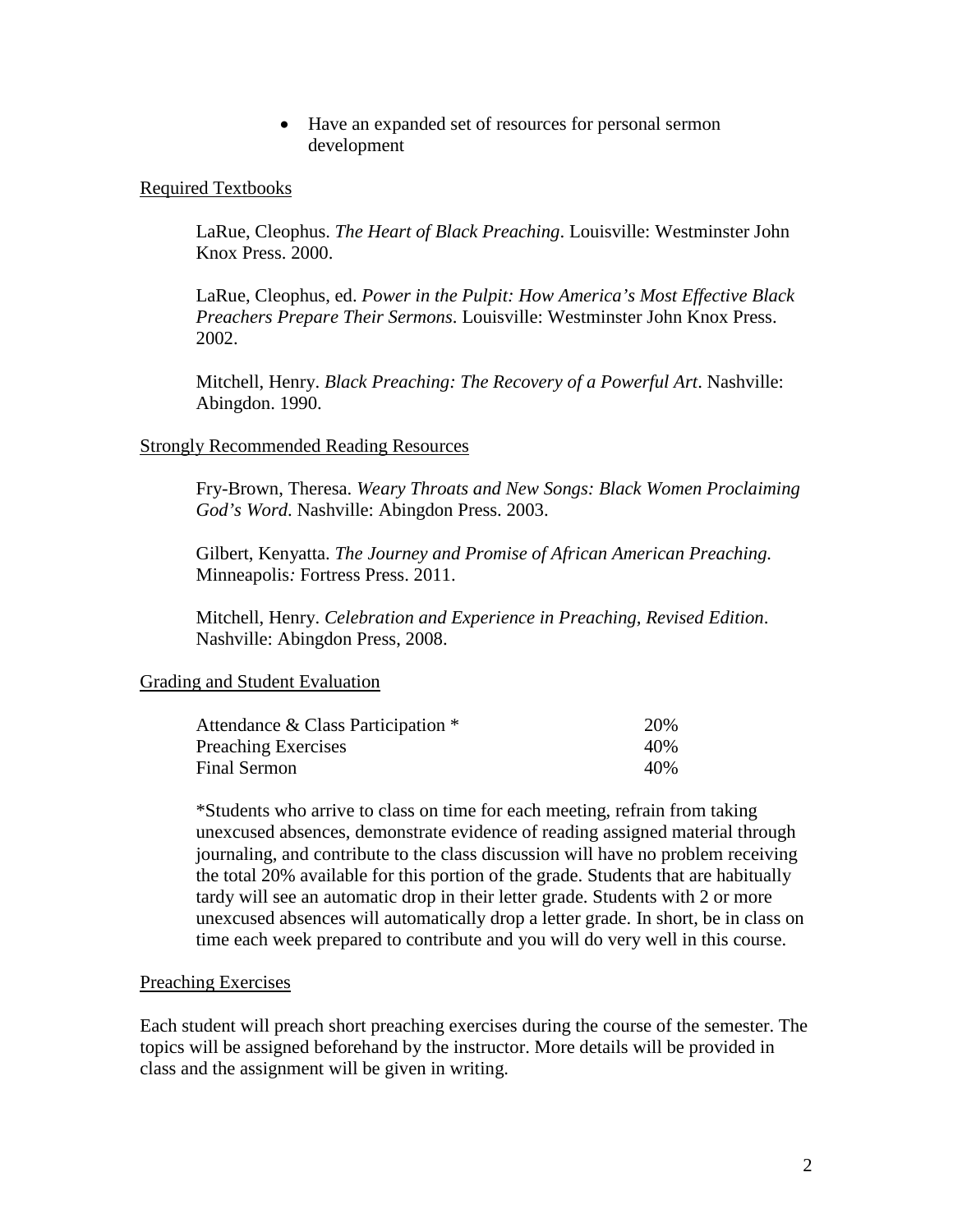### Final Sermon

Each student will preach a final sermon. The topic for the final sermon will be left to each student to decide, however it must be approved by the professor before working on the sermon. The sermon:

- Will be 15-20 minutes in length
- May be delivered with or without a manuscript, but a manuscript must be presented to the professor before preaching the sermon (if you preach using your manuscript, bring an extra copy for yourself)
- The manuscript should contain a cover page
- Should demonstrate evidence of lessons learned during the course of the semester
- The deadline for having your text, theme, and title approved is November  $7<sup>th</sup>$ .

## Teaching Methods

- Lectures by professor and guests via video conferencing and video clips
- Class discussions
- Student sermons
- Studying the sermons of notable African-American preachers

### Course Schedule and Reading Assignments

August 29

- Introductions
- Syllabus Review
- Discussion about "Black Preaching"
- "The Dream" revisited

## September 5

• No Class Meeting. Instead, each student will have to attend one night of revival to hear the preaching of Rev. Dr. Patrick Clayborn. The revival is in the Columbus area nightly from September 25 to September 27.

## September 12

• Have read for class "Recovery" through Chapter 6

## September 19

- Preaching Exercise #1
- Have read for class "Recovery" through Chapter 8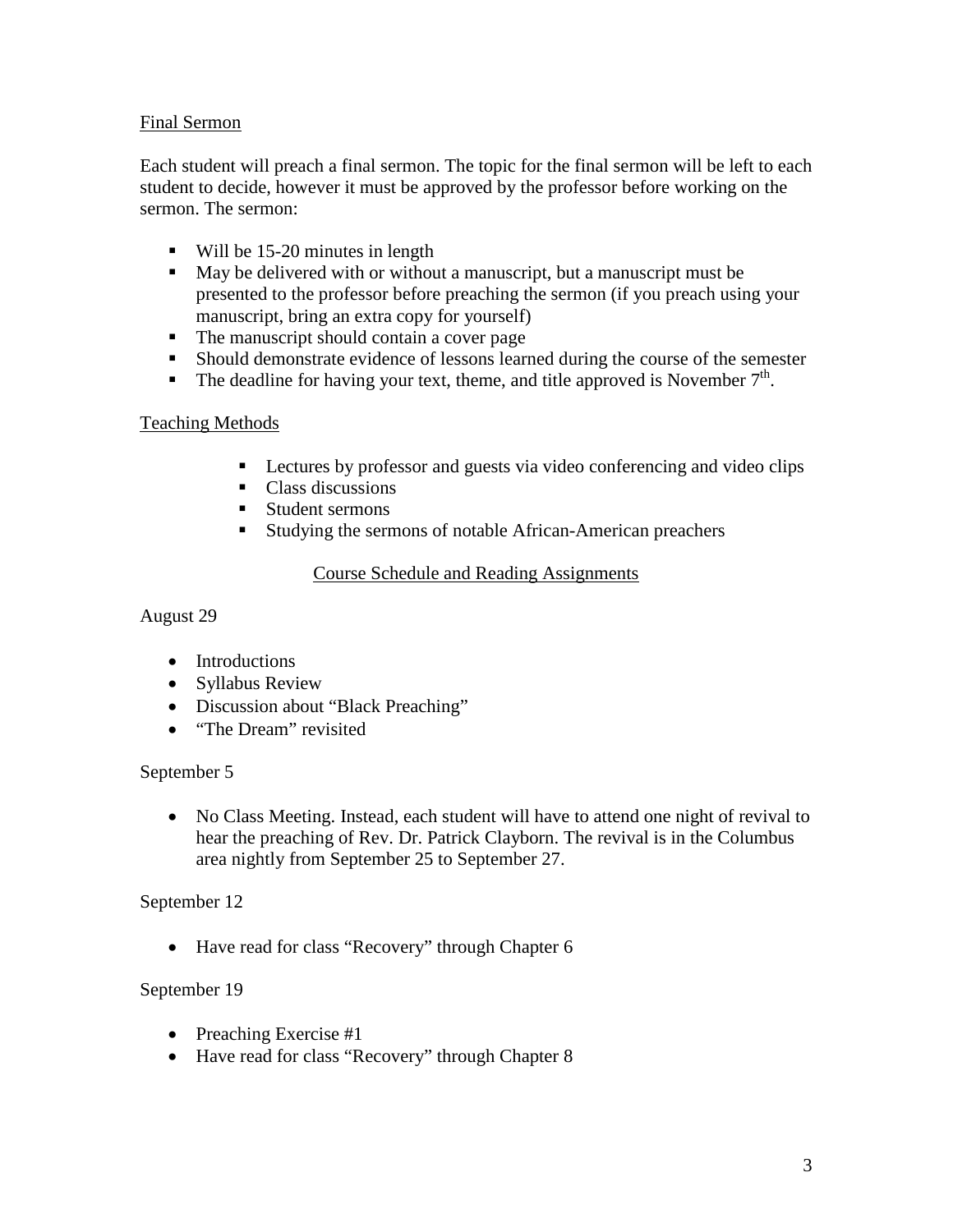## September 26

- Have read for class "Recovery" through Chapter 9
- Have read for class "Heart" through Chapter 1 (Including the Introduction)

## October 3

- Preaching Exercise #2
- Have read for class "Heart" through Chapter 2 and related materials in Appendix

## October 10

• Have read for class "Heart" through Chapter 3 and related materials in Appendix

### October 17

• Reading Week

### October 24

- Preaching Exercise #3
- Have read for class "Heart" through Chapter 4
- Have read for class "Power" Introduction

#### October 31

• Have read for class "Power" through Chapter 3

## November 7

- Preaching Exercise #4
- Have read for class "Power" through Chapter 6

## November 14

• Have read for class "Power" through Chapter 9

## November 21

- Preaching Exercise #5
- Have read for class "Power" through Chapter 12

## December 5

• Final class lecture